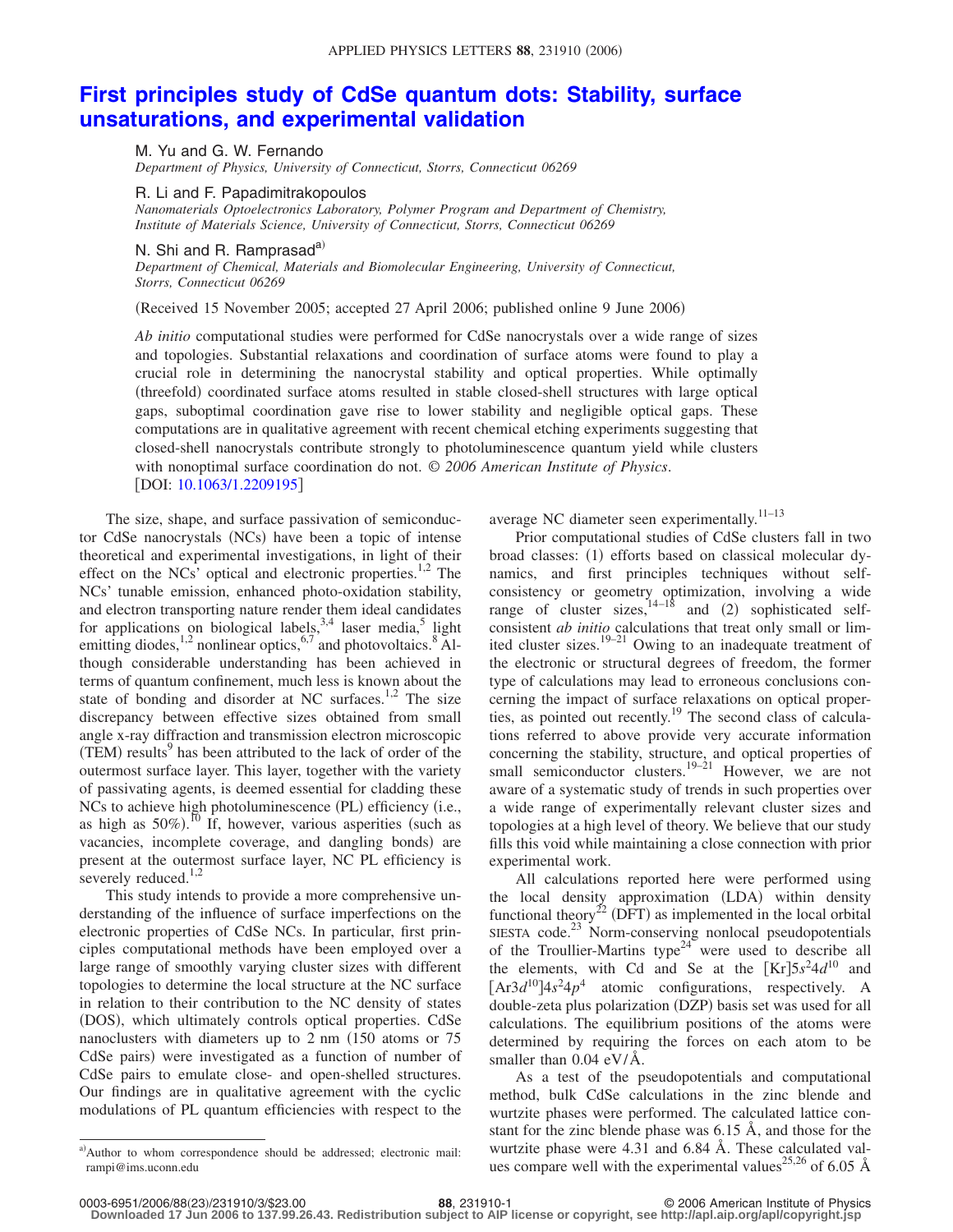

FIG. 1. (Color online) Angular and radial (top inset) relaxations for the 144 atom CdSe cluster whose structures before (bottom left inset) and after (bottom right inset) geometry optimization are also shown. Points that fall on the dotted line in the top inset correspond to atoms that have not relaxed radially.

for zinc blende and 4.30 and 7.01 Å for the wurtzite phase. Thus the structural parameters for the infinite crystalline materials were well reproduced.

Stoichiometric CdSe clusters based on an underlying wurtzite crystal structure with an approximately spherical shape were considered in all calculations. The wurtzite structure is the hexagonal analog of the (cubic) zinc blende structure and has hexagonal  $\cdots$ *ABAB* $\cdots$  packing, with a two-atom basis. In CdSe, a Cd and a Se atom form the basis and one of their (nearest neighbor) bonds is directed along the  $c$  axis, perpendicular to *A* or *B* planes. Spherical clusters, based on the wurtzite structure, could be generated using one of several choices for the cluster center or origin (resulting in different topologies for the same cluster size). The choice of the center and the radius will determine the (chemical) type of the atoms that occupy the surface region. In this work, we have considered three choices of the center, O1, O2, and O3, defined as follows: (1) the midpoint of a nearest neighbor Cd–Se bond along the  $\hat{a}_3$  direction, i.e., O1  $\equiv$  (0,0,*u*/2), (2) the point at a distance  $c/2$  from O1 along the  $\hat{a}_3$  direction, i.e.,  $O2 \equiv [0, 0, (c+u)/2]$ , and (3)  $O3 \equiv (a/3, a/3, u/2)$ . Here  $u(=0.37c)$  denotes the nearest neighbor Cd–Se distance (i.e., Cd-Se bond length) in bulk wurtzite CdSe, while *a* and *c* are the lattice parameters in the standard notation. Our choice of wurtzite being the underlying crystal structure of all CdSe clusters studied computationally was guided by our prior high resolution transmission electron microscopy HR-TEM) measurements of synthesized CdSe nanocrystals.

For each of the three choices of the center of the clusters, a wide variety of sizes ranging from 8 to 150 atoms was considered. The electronic and geometric structures were optimized for all these clusters, resulting in equilibrium physical structures, total energies, DOS, and highest occupied molecular orbital (HOMO)-lowest unoccupied molecular orbital (LUMO) gaps, which form the basis of all our conclusions. First, we discuss the calculated structural relaxations for a particular CdSe cluster, namely, the 144 atom cluster (with center at O2). Figure 1 (inset) illustrates the calculated (radial) structural relaxations of this cluster from its initial starting geometry [which was based on an ideal wurtzite structure. The dotted line represents the situation with no radial relaxations. For clarity, we have divided the regions occupied by the atoms of the nanocluster into three mutually exclusive zones. In zone I, extending from the origin to 6 Å, atoms undergo negligible radial relaxations; this zone is thus the "core region" which is well screened from the surface atoms.



FIG. 2. (Color online) Calculated total energies per pair of the fully relaxed CdSe nanoclusters and the HOMO-LUMO gaps (right inset) as a function of the nanocluster size (number of CdSe pairs) for three different choices, O1, O2, and O3, of origin (left inset). Note the correlation between high stability and large HOMO-LUMO gaps, especially for smaller clusters containing 60 or less pairs.

In zone II, Cd and Se atoms show small but perceptible relaxations. In zone III, which consists mainly of surface atoms, Cd atoms prefer to move radially inward while some Se atoms move radially outward. This inward relaxation of Cd atoms has been observed in other self-consistent calculations.19

Figure 1 also shows the angular distribution of Se– Cd–Se bond angles of the same 144 atom cluster. In the core region (zone I), most of the Se-Cd-Se angles are within a few percent of the tetrahedral  $(109.5^{\circ})$  angle, indicating predominantly  $sp^3$  bonding. The corresponding angles in zones II and III show progressively more dispersion, indicating that *sp*<sup>3</sup> -like bonds between Cd and its four neighboring Se atoms are not the dominant ones (especially in zone III, where angles in the neighborhood of 120° dominate, characteristic of  $sp^2$  bonding).

The total energies and HOMO-LUMO gaps calculated for clusters up to 75 CdSe pairs (150 atoms) are shown in Fig. 2 (inset). Several interesting trends can be observed. Firstly, the total energy per CdSe pair,  $E_{\text{pair}}$ , converges steadily with increasing cluster size. However,  $E_{\text{pair}}$  shows local minima, reminiscent of the so-called "magic sizes," $27-29$  with clusters composed of 13, 17, 26, 35, 48,  $\overline{69}$ , and 72 pairs displaying the maximum relative stability. Some of these clusters have already been identified by Kasuya *et al.* as having high stability based on their time-of-flight experiments. $21$  Secondly, the stability is strongly a function of the choice of origins, especially for the small clusters. Thirdly, while the HOMO-LUMO (or optical) gaps generally decrease for increasing cluster sizes, occasional large gaps can be seen that correlate with a low  $E_{\text{pair}}$  (or high stability); i.e., the magic size clusters show relatively large, and locally largest, gaps.

Inspection of the physical structure of the clusters indicates that the non-magic-size clusters have surface atoms with a high degree of unsaturation (two or more dangling bonds). These surface atoms give rise to electronic states, resulting in an apparent reduction in the HOMO-LUMO gap. It thus appears that, in contrast to previous beliefs, $19$  structural relaxation alone cannot open up the HOMO-LUMO gaps, especially in non-magic-size clusters. This expectation is further confirmed by explicit analysis of the DOS and its decomposition in terms of the contributions from various atomic basis functions (the partial density of states or PDOS). Figure  $3(a)$ , for instance, shows a large HOMO-LUMO gap in a DOS plot for the 17-pair magic cluster with origin at O1. For such a cluster, all surface atoms have three **Downloaded 17 Jun 2006 to 137.99.26.43. Redistribution subject to AIP license or copyright, see http://apl.aip.org/apl/copyright.jsp**